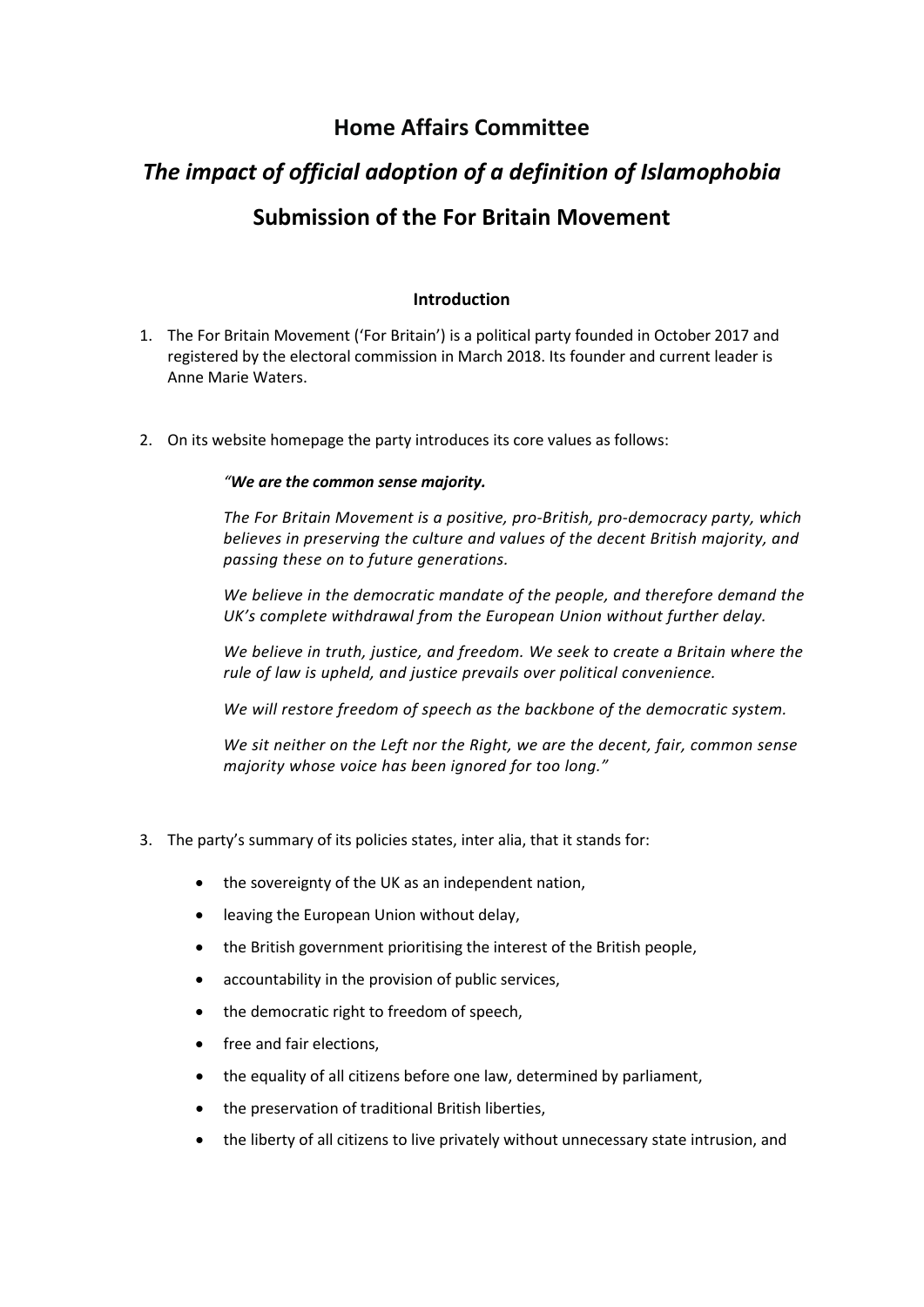- the defence of the rights of the individual to assent to, or reject, any philosophical, political, or religious belief system, without penalty.
- 4. None of the principles and policy objectives listed above could reasonably be considered especially controversial. The one issue concerning the party that does attract great hostility is our application of them to the teachings of Islam. The party's position on Islam is set out in a paper on the Policy page of the party's website. In summary, the for Britain Movement:
	- i. seeks to draw the public's attention to the many unambiguous instructions contained in the Quran and words and actions attributed to Mohammed in the reports of his life, and reinforced by centuries of Islamic culture, that are inconsistent with the values of modern secular democracy;
	- ii. recognises the growth in numbers and influence of British Muslims who profess the aforesaid instructions as God's will and, in many cases, superseding the rule of law and democracy;

# and

iii. promotes policies to reinforce British values, both directed at specific aspects of Islam, such as the banning of unnecessary face coverings in public and restrictions on sharia councils and Islamic faith schools; and also generally such as strengthening the legal protection given to free speech.

# A fuller **Position Statement on Islam** is available on our website: **www.ForBritain.uk**.

5. One result of our willingness to criticise the teachings of Islam and aspects of Islamic culture is that For Britain has, from its outset, been routinely depicted by political opponents and the media as 'far right', 'racist' and 'Islamophobic'. The first of these terms is used extremely freely and is hardly ever defined, but in so far as we understand it to mean 'undemocratic and authoritarian' we consider it, like the slur 'racist', as the polar opposite of our party's purpose which is to which is to protect democracy and equality under the law. It is to the third term, 'Islamophobia' with which this submission is directed.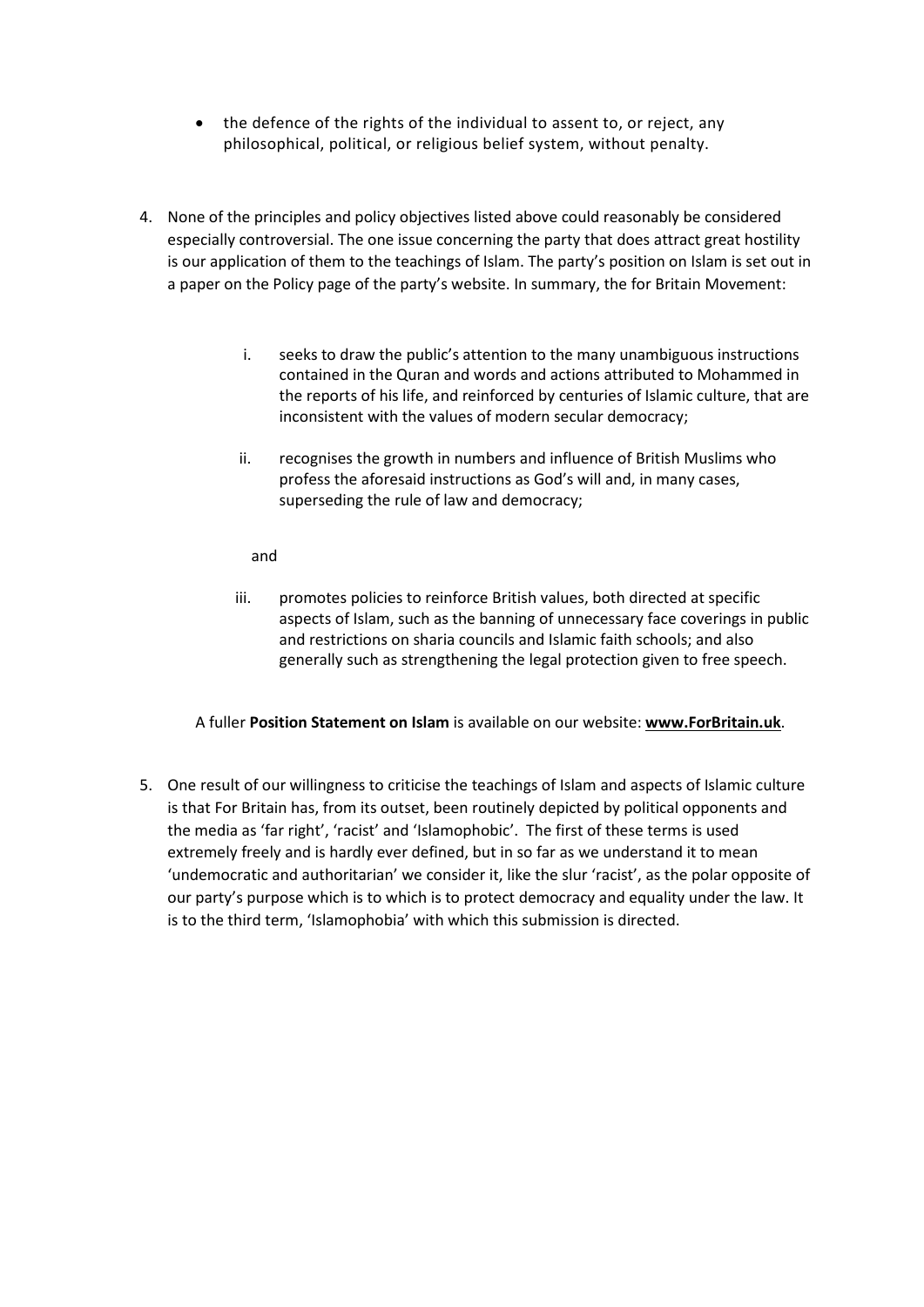#### **Islam**

6. 'Islam' is a religious system of beliefs, values and instructions. A '*Muslim*' is a follower of that religion. There is no substantial body of people that self-identify as Muslim who do not hold their identity as such to be defined by the statement of faith called the Shahada:

> *'There is no god but God and Mohammed is His Messenger.'*

In practice, Muslims invariably interpret the second part of this credo as referring to a historical individual called Mohammed who lived in Arabia in the late sixth and early seventh century and who declared that he was receiving messages from God via the Angel Jabril (Gabriel). These revelations are believed to have been written down by his companions and now form the Quran. The Quran is often phrased so as to be understood as the voice of God speaking to Mohammed. The Quran also states, as though spoken by God, that Mohammed is 'a beautiful example' for others to imitate.<sup>[1](#page-2-0)</sup>

As a consequence, it is generally held that to be an orthodox Muslim is to believe:

- \* that the Quran is the direct word of God that all people are obliged to obey; and
- $\div$  that in applying the Quran, Muslims are bound to follow Mohammed's example in so far as it can be discerned from the historical record.
- 7. The Quran contains variations of stories from the Hebrew Bible/Old Testament, the New Testament and from Arabic folklore. The verses that Mohammed is believed to have announced following his founding in Medina of an autonomous community set out specific laws dictating how the community of his followers should live (the *shariah*).

Many of these laws, as they are written in the Quran and as they were reportedly practised and preached by Mohammed, are inconsistent with the traditional British values of liberty, tolerance, and humane concern for others. These include:

- rules concerning the ownership of slaves and a statement that *'slavery is a blessing from God'[2](#page-2-1)*
- the grant of permission, stated in the Quran no less than four times, for Muslim men to have sex with '*those whom their right hand possesses*' (usually interpreted as personal slaves or captives taken as the spoils of war)<sup>[3](#page-2-2)</sup>;
- a system of marriage and inheritance laws in which women consistently receive inferior rights to men, including a Muslim man's right to have up to four wives whom he may divorce at will and strike for disobedience; and detailed rules specifying that a woman should receive half the inheritance of her brothers and that her testimony either be disregarded or counted as half that of a man, $4$

 $1$  The Quran 33.26

<span id="page-2-1"></span><span id="page-2-0"></span> $2$  16.71.

<span id="page-2-2"></span> $3^3$  4.24; 23.1-7; 33.50 and 70.29-30.<br> $4^4$  4.3; 2.228; 4.34; 4.11 and 4.176.

<span id="page-2-3"></span>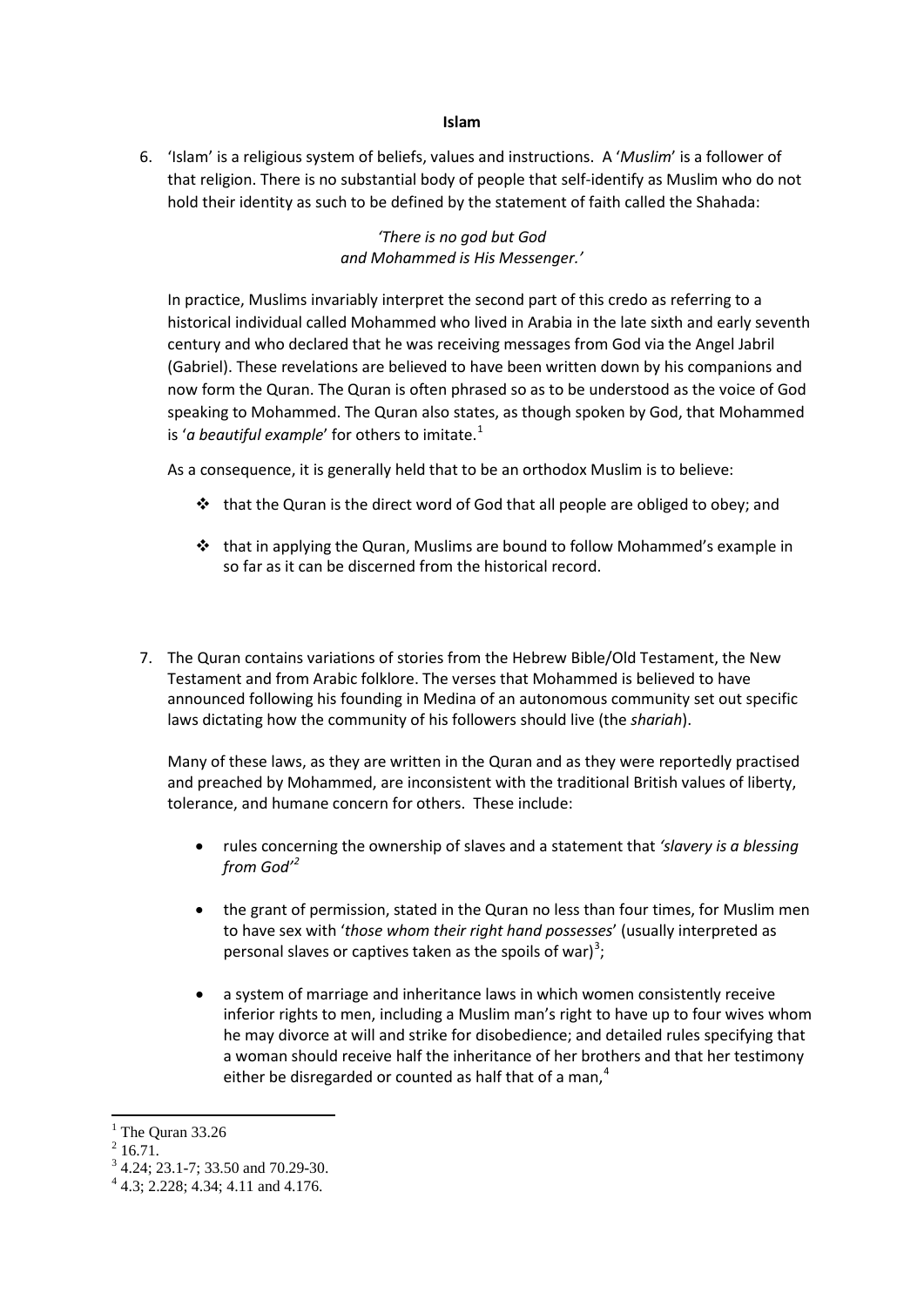- provisions for the divorce (and by necessary implication the marriage) of girls who have not yet had their first period<sup>[5](#page-3-0)</sup>;
- the telling of a story in which a servant of God killed a boy to prevent him falling into disbelief and thereby bringing dishonour on his parents; <sup>[6](#page-3-1)</sup> and
- laws prohibiting sexual freedom including the strong condemnation of homosexuality.<sup>[7](#page-3-2)</sup>

The Quran supports its instructions with graphic depictions of sensual pleasures in paradise for those who obey its instructions, and gruesome torments of hell to be suffered by those who disbelieve. It also prescribed sanctions for breaching these laws here on earth, that Muslims are bound to apply if it is possible so to do. These invariably consist of severe physical punishments and include whipping, beheading, amputation, confinement until death and crucifixion. $8$  Mohammed is believed to have added stoning to death to this list of sanctions.

8. The Quran describes disbelievers in it as God's word as '*the worst of creatures*' and '*further astray than cattle*' and advises Muslims (ten times) not to take disbelievers as friends and (twice) to operate a double standard: to '*be harsh to disbelievers, merciful to one anothe*r' [9](#page-3-4)

Mohammed announced well over a hundred and fifty instructions from God to his followers that they support him in his conflict (*jihad*) with the Meccans and, following his conquest of Mecca, in other campaigns throughout and beyond Arabia. Several reasons are offered for the call to violent jihad. It is explained as retribution on the Meccans for their rejection of Mohammed; a test for the believers; a demonstration of God's power; or the promise of booty including the enslavement of their enemies as a reward from God. However, by far the most commonly cited justification for *jihad* is that disbelievers, by rejecting Mohammed, have opposed God.<sup>[10](#page-3-5)</sup>

- 9. The orthodox account of the life of Mohammed, as unquestioningly accepted by Muslims over the past fourteen centuries depict him engaging in:
	- robbery of Meccan caravans and raids on tribes that had shown him no ill-will;
	- owning and selling slaves and enslaving people who had until then been free;
	- authorising his fighters to rape their female captives;

<span id="page-3-2"></span><span id="page-3-1"></span>

<span id="page-3-0"></span><sup>&</sup>lt;sup>5</sup> 65.4-5.<br><sup>6</sup> 18.65-82;<br><sup>7</sup> Sentences for fornication/adultery: 4.15-6 (confinement until death) and 24.2-4 (whipping). Condemnation of homosexuality: 7.80-84; 26.160-172; 27.54-58 and 29.28.<br><sup>8</sup> 4.15; 5.32-33; 5.38 and 24.2-4.<br><sup>9</sup> 'Worst of creatures': 8.55, 98.6; 'Further astray than cattle': 7.179; 'Not to take unbelievers as friends': 3.28;

<span id="page-3-3"></span>

<span id="page-3-4"></span><sup>8.72-3; 4.88-9; 4.139; 4.144; 5.51-2; 5.57; 60.1-4</sup> and 80-1; and double standard for believers/disbelievers: 5.54 and 48.29.

<span id="page-3-5"></span> $10$  8.13.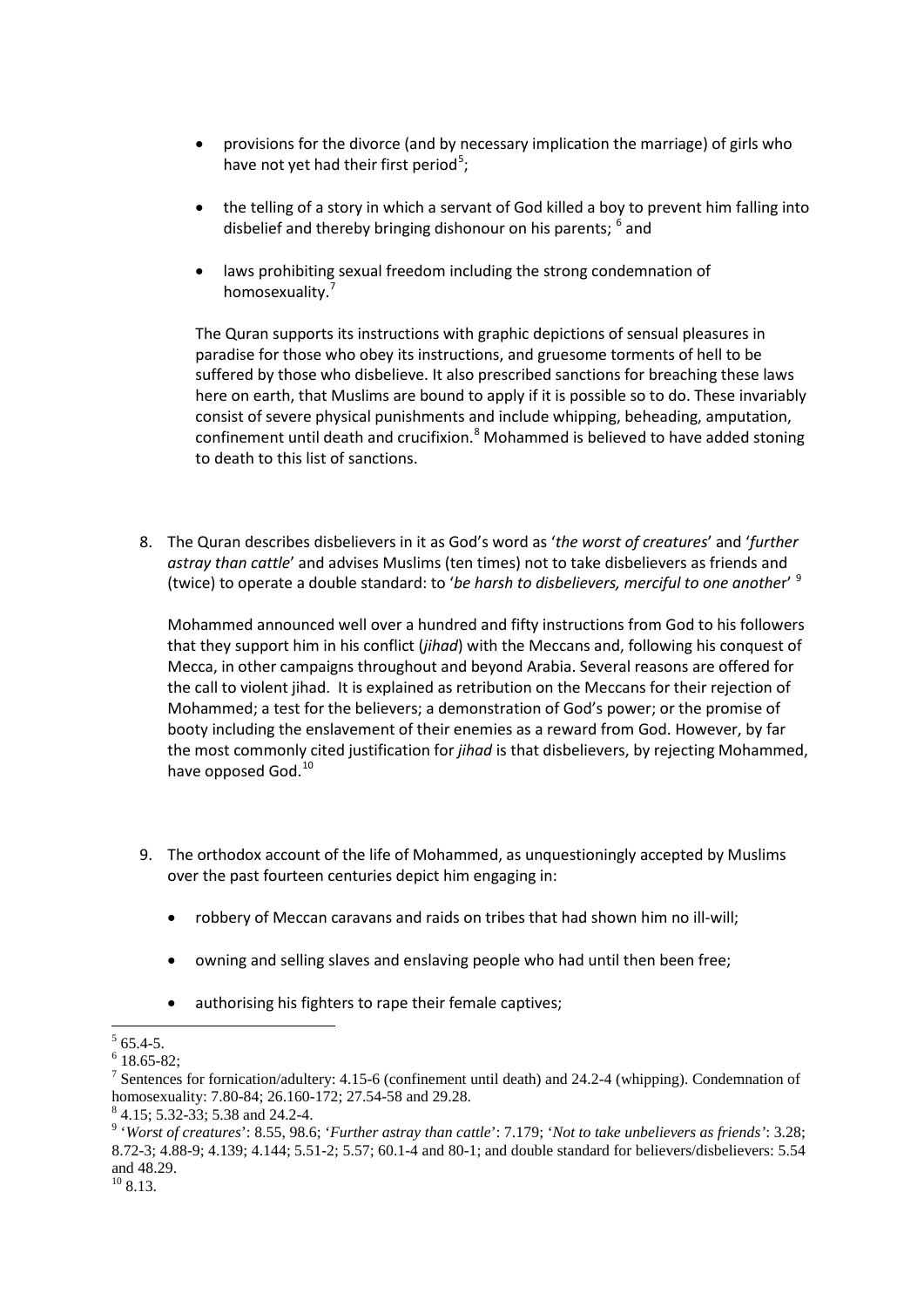- torturing prisoners;
- ordering the killing of poets and singers who had mocked him;
- ordering the stoning to death of adulterers;
- on one occasion, massacring all the several hundred men of a Jewish tribe, the Banu Qurayza who had surrendered to him, and enslaving and selling their widows and children.

# **The importance of the right to challenge Islam**

10. According to the national census, the number of Muslims in the UK is substantial and rising rapidly.

| Census | Number of   | Muslims as a |  |
|--------|-------------|--------------|--|
| year   | Muslims in  | % of UK      |  |
|        | the UK      | population   |  |
| 1961   | 50,000      | 0.1          |  |
| 1971   | 226.000     | 0.5          |  |
| 1981   | 553,000     | 1.1          |  |
| 1991   | 950,000     | 1.9          |  |
| 2001   | 1.6 million | 3.1          |  |
| 2011   | 2.7 million | 4.8          |  |

*% Muslim population in UK over recent censuses*

11. This Muslim population is predominately located in London, Bradford, Birmingham and a number of towns, mostly in the north of England.

*% Muslim population in four cities with largest Muslim populations*

|                 | 2001 | 2011 |
|-----------------|------|------|
| London          | 8.4  | 12.4 |
| Manchester      | 9.1  | 15.8 |
| Birmingham      | 14.3 | 21.8 |
| <b>Bradford</b> | 16.1 | 24.7 |

Consequently, it appears all but avoidable that several towns and cities will have Muslim majority populations within twenty to thirty years, and that within the lifetime of people alive now the UK may itself become a Muslim-majority country.

12. The final report of the *Casey Review: A review into opportunity and integration* (2017) chaired by Dame Louise Casey, DBE, CB, expressed grave concerns at the isolated nature of some Islamic communities in the UK (mainly England).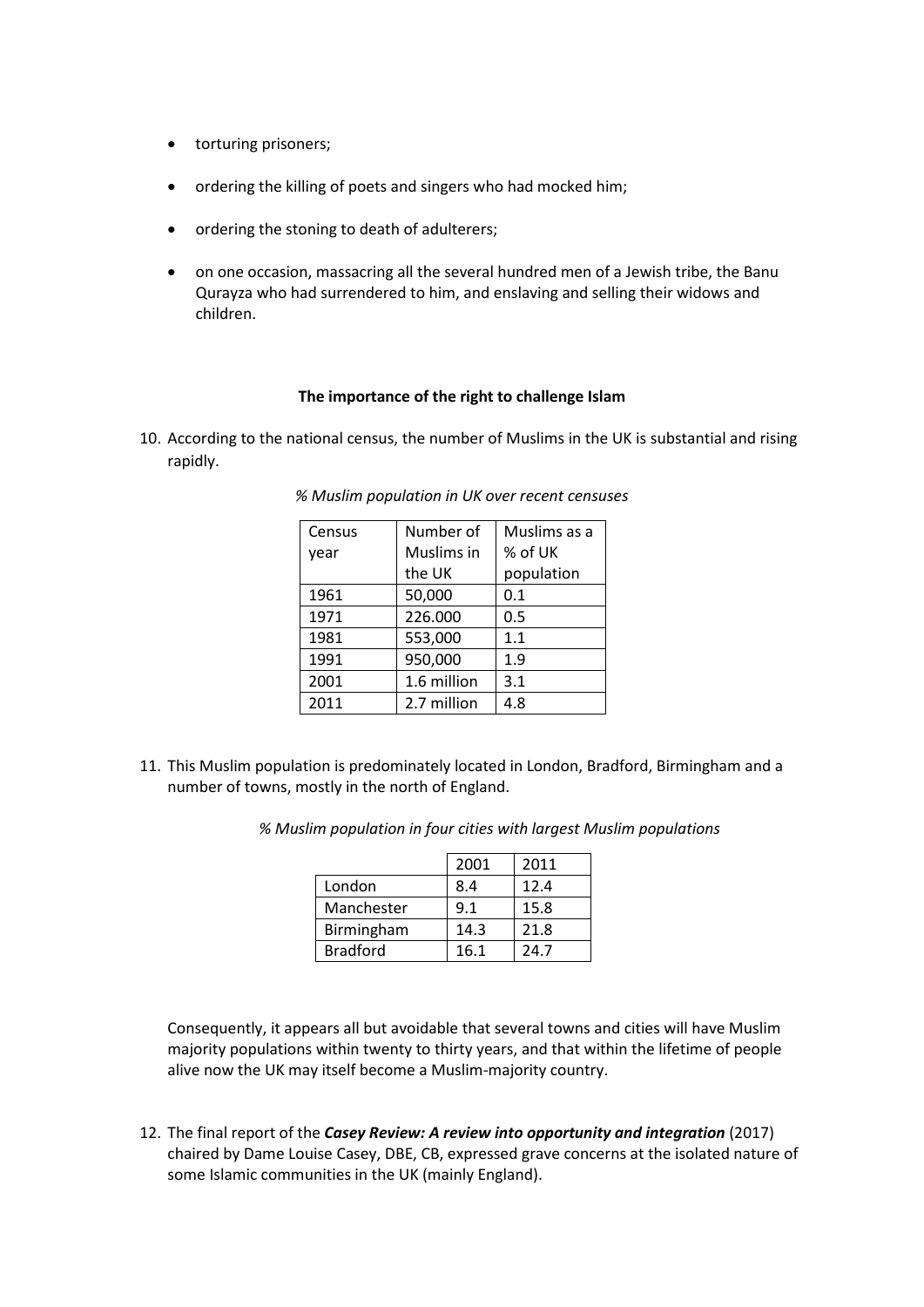"*People of Pakistani and Bangladeshi ethnicity tend to live in more residentially segregated communities than other ethnic minority groups … Blackburn, Birmingham, Burnley and Bradford all include wards with between 70 and 85% Muslim populations…" [11](#page-5-0)*

In one passage that was widely reported at the time of the report's publication, Dame Casey wrote:

*"Taken together, high ethnic minority concentration in residential areas and in schools increases the likelihood of children growing up without meeting or better understanding people from different backgrounds. One striking illustration of such segregation came from a non-faith state secondary school we visited where, in a survey they had conducted, pupils believed the population of Britain to be between 50% and 90% Asian, such had been their experience up to that point*."[12](#page-5-1)

Factors that led to this were identified as including an extremely high level of consanguineous and transnational marriages resulting in the phenomenon of what Dame Casey called '*a first generation in every generation*'.

# 13. In the *2016-17 Ofsted Annual Report*, Amanda Spielman warned:

*Tensions between belief systems and British values create a motivation for some communities to try avoiding the educational and safeguarding standards that are expected of schools. While this manifests itself in different ways, the root cause is the same. This matters, because the British values of democracy, tolerance, individual liberty, mutual respect and the rule of law are the principles that keep society free from the radical and extreme views that can often lead to violence*

It is believed that this was clearly directed at including Islamic communities.

- 14. Abroad, Islam plays a hugely important political role in all Muslim majority nations. Many such countries operate aspects of their legal systems in accordance with the instructions contained in the Quran. Others are deeply destabilised by terrorist groups attempting to impose such laws. There is no Muslim majority country, anywhere in the world, in which its citizens enjoy a high level of personal freedom, protected by the rule of law and democracy. Many give inferior rights to women and criminalise homosexuality explicitly in the name of applying Islamic principles. Increasingly any non-Islamic places of worship is vulnerable to being attacked and their congregations persecuted.
- 15. In particular, it should be noted that more than half of all British Muslims are of Pakistani or Bangladeshi heritage. Pakistan, originally including Bangladesh, originally came into existence precisely to create a country founded and governed in accordance with the

<span id="page-5-1"></span><span id="page-5-0"></span> $\frac{11}{12}$  1.30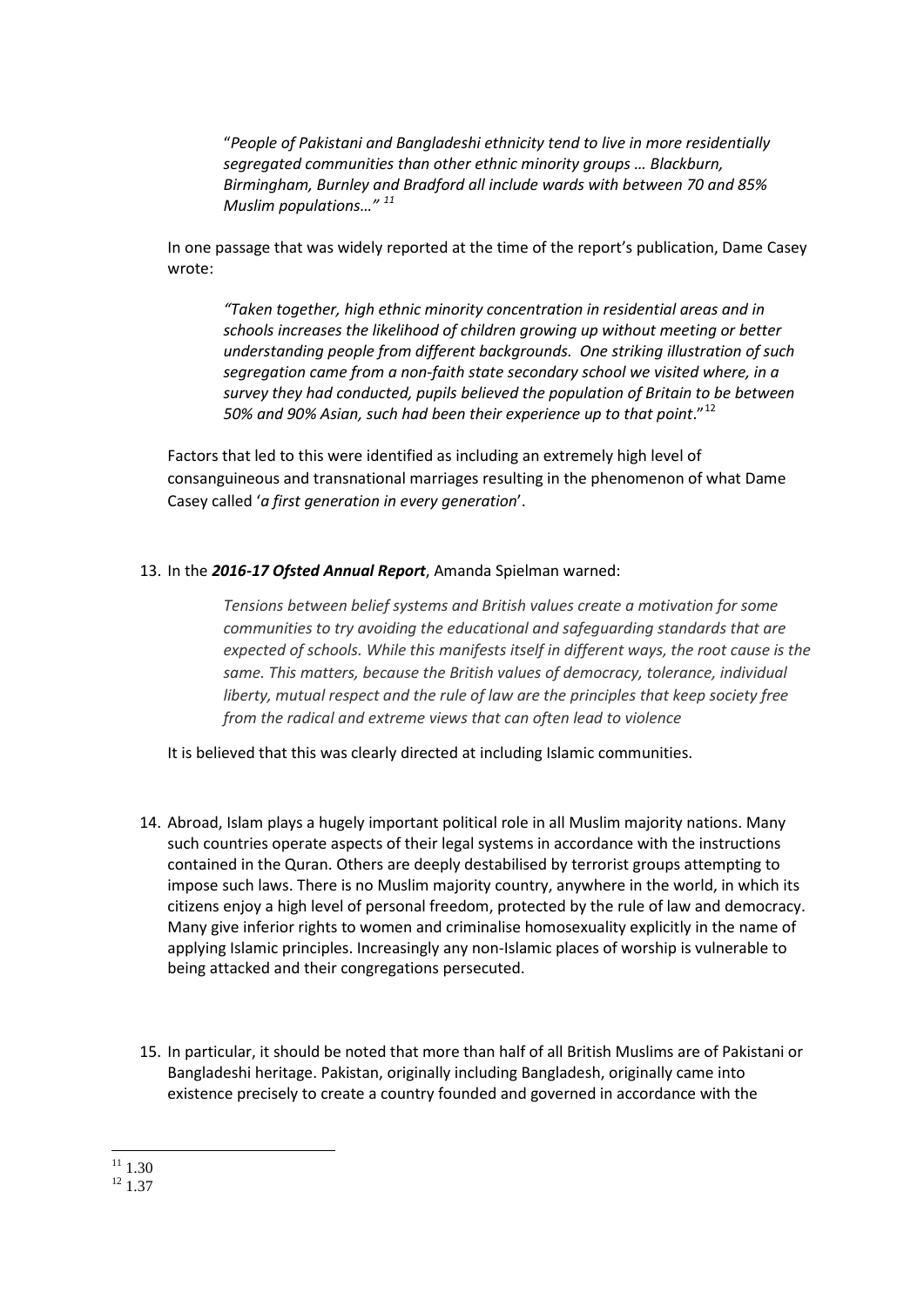principles of Islam and today both offer particularly egregious examples of countries with appalling rights for women, homosexuals and non-Muslims.

16. Clearly the instructions of the Quran and example of the recorded life of Mohammed described above would, in so far as they are followed literally, involve regressive practices that are wholly inconsistent with the British values of individual liberty and tolerance.

Whilst it is accepted that the vast majority of British Muslims are peaceful and law abiding, it would be fanciful to suggest that, as the Muslim population grows, the above teachings of Islam will not have a profound impact upon life in Britain.

It is submitted that a robust national discussion of the teachings of Islam and their effect upon life in Britain, including allowing for their criticism and challenge, is of the greatest public interest, in the interests of preserving traditional British values of liberty and tolerance.

#### **Definitions of '***Islamophobia***'**

17. Although older usages of the word 'Islamophobia' can be found, its current popular usage is commonly attributed to The Runnymede Trust's 1997 report *Islamophobia, a challenge for us all*. This report summarises the meaning of Islamophobia as:

*"Unfounded hostility towards Islam.* 

*It also refers to the practical consequences of such hostility in unfair discrimination against Muslim individuals and communities, and to the exclusion of Muslims from mainstream political and social affairs"*

It is noteworthy that the report at no stage uses the words 'Quran', 'Mohammed' or 'Sharia' and as a result deal with 'Islam' in an entirely abstract way, without ever identifying what Islam actually is.

- 18. It is submitted that, setting aside for the moment, criticisms of the word '*Islamophobia*', this definition conflates three entirely separate phenomena:
	- i. Unfounded hostility to Islam,
	- ii. unfair discrimination against Muslims, and
	- iii. exclusion of Muslims from mainstream political and social affairs'

It is suggested that the word 'unfounded', whist clear, is hopelessly subjective and incapable of being applied fairly in a policy or regulatory context.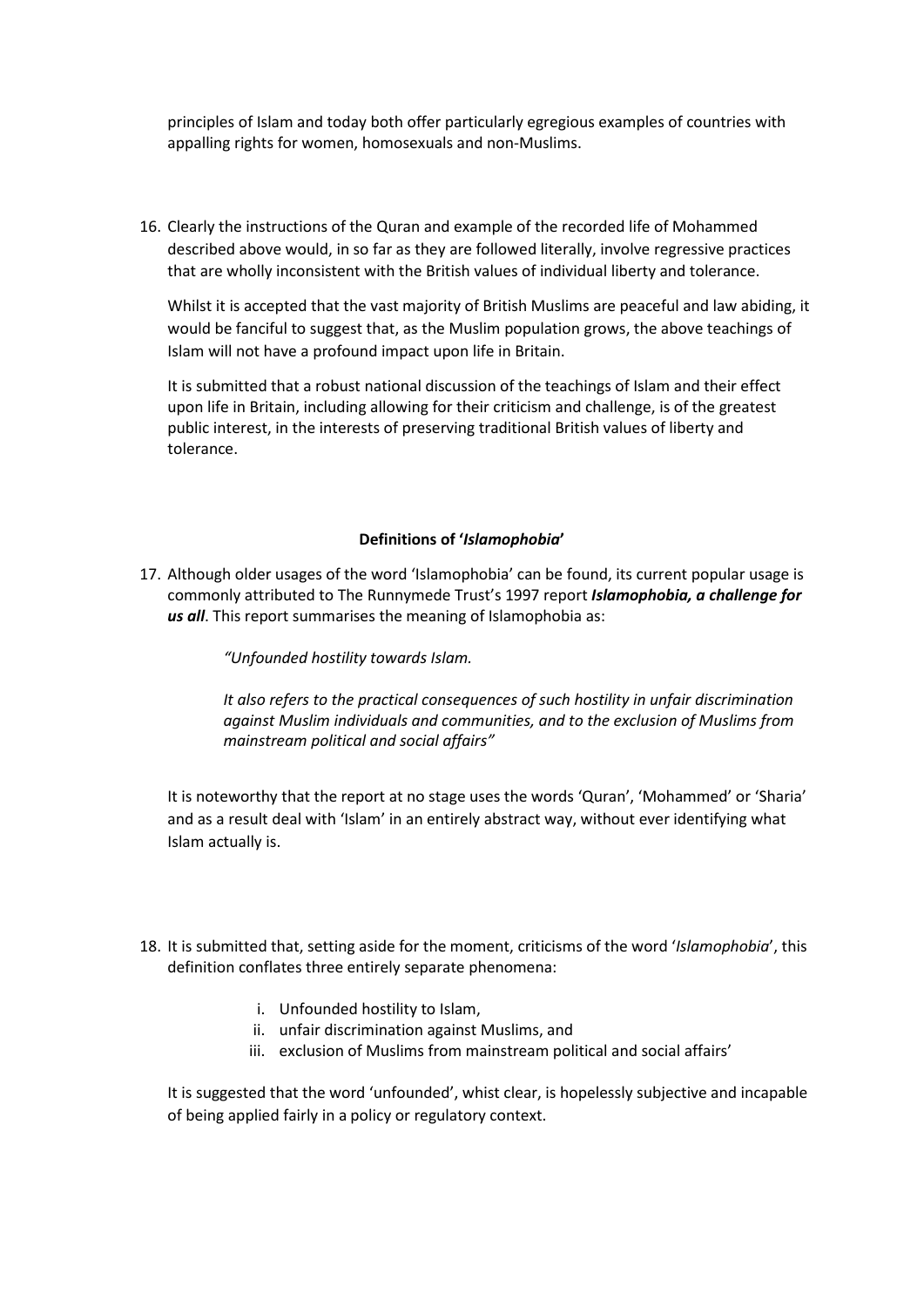Moreover, the definition seems to be deliberately drafted to conflate hostility to a teaching contained in the Quran, with advocating discrimination against Muslims in general and seeking their exclusion from mainstream political and social affairs. Indeed, the desire by many critics of Islam to have the teachings of Islam robustly discussed is itself an attempt to engage Muslims into 'mainstream social political affairs': it is the consequence of shielding Muslims from having their beliefs challenged to keep them in a distinct 'protected' category, isolated from the free public exchange of ideas.

This report then presented eight pairs characterisations of beliefs about Islam that it described as either 'closed', if a belief is critical of Islam, or 'open' if it is unquestioningly positive. These characterisations of 'open' and 'closed' ideas are in fact the opposite of what they purport to be and amount to mere propaganda for the Panglossian acceptance of any idea that is presented as being Islamic.

- 19. In November 2017 the Runnymede Trust issued a 20th anniversary report, *Islamophobia, still a challenge to us all* to "*look at how the phenomenon has evolved over the past 20 years, and how it manifests itself today".* In this new report they described the position of Muslims in Britain as having become more complex in the time that had passed since the earlier report.
- 20. Unlike the 1997 report, the 2017 report seems to acknowledge the theoretical permissibility of criticising the teachings of Islam, although like the earlier report it contains no reference to the Quran or Mohammed. Whilst briefly conceding that it may be possible to make legitimate criticisms of Islam as a value system, the report writers seem to consider protecting the actual right to do so as subordinate to the overriding imperative of discouraging such criticism in the real world.

*"Many have argued that Islam as a religion is a system of beliefs, and so can and should be subject to criticism. We don't object to that formulation.* 

*At the same time, many who affirm their right to criticize Islam as a religion don't consider enough how Muslims do indeed face discrimination and prejudice that has real effects in their lives – from the labour market to educational outcomes to violence in the street. Runnymede believes the focus on ideas (or 'ideologies') has obscured what instead should be a focus on people."* [13](#page-7-0)

21. The report proposed two new definitions of Islamophobia proposed new definitions: a short definition:

"*Islamophobia is anti-Muslim racism."*

and a longer form definition:

<span id="page-7-0"></span>13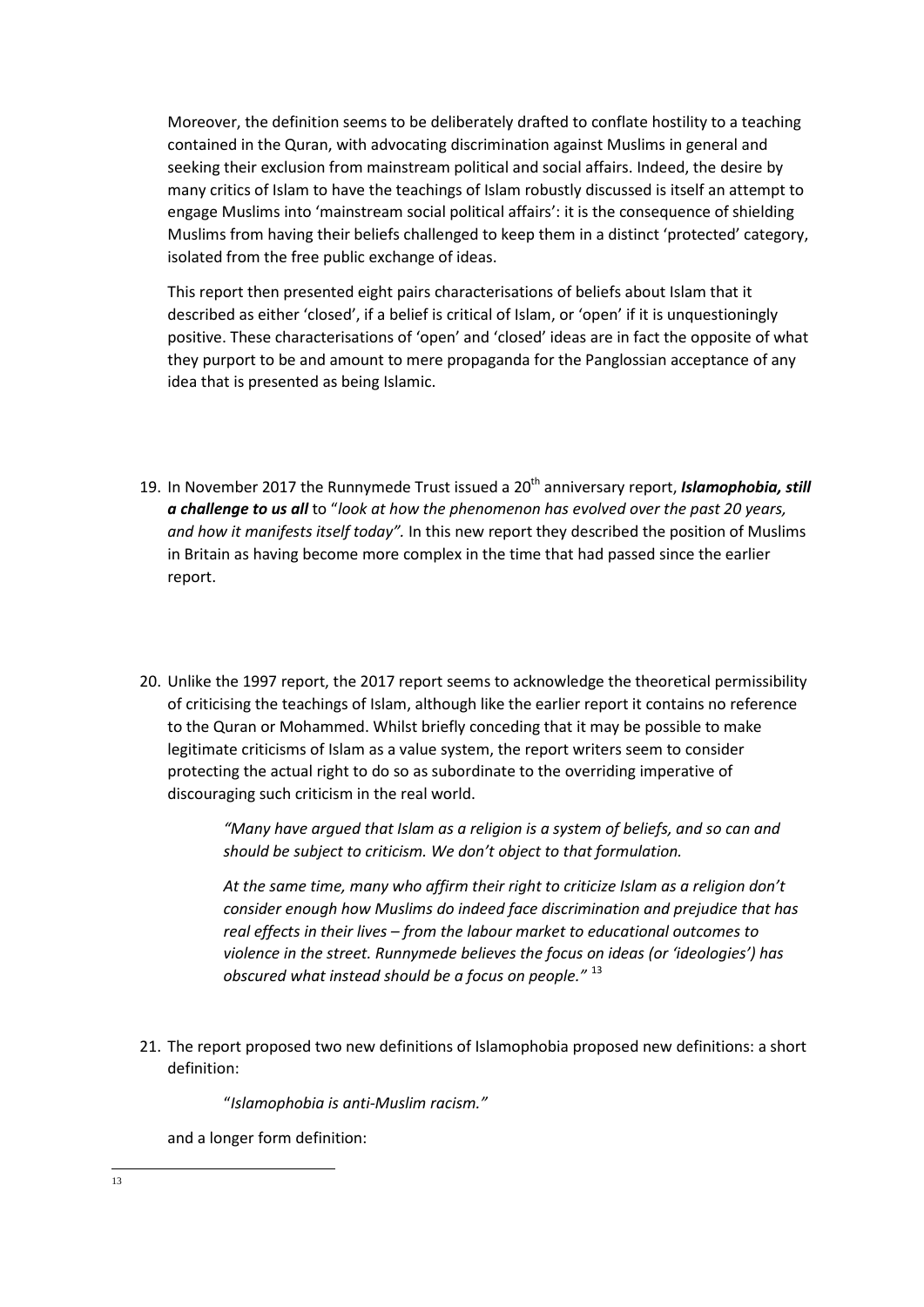*"Islamophobia is any distinction, exclusion or restriction towards, or preference against, Muslims (or those perceived to be Muslims) that has the purpose or effect of nullifying or impairing the recognition, enjoyment or exercise, on an equal footing, of human rights and fundamental freedoms in the political, economic, social, cultural or any other field of public life*."

The report is unashamed at '*raceing Islamophobia*' (the title of the report's chapter 2), and also *'(de)culturing Islamophobia*'.

22. As a stand-alone definition, the shorter definition above is self-contradictory, for the reason that Islam is not a race (or similar innate characteristic such as ethnicity, nationality, cultural heritage, caste, tribe or skin tone). To counter this obvious objection, the report explains that its proposed definition relies upon an acceptance that 'racism' need not refer to hostility based upon a person's victim's actual or perceived ethnicity, but to the hostility's traceable roots in a distinct social phenomenon:

> *"As Nasar Meer (2013) has powerfully argued, the Muslim presence in Britain has long been seen as unwelcome and problematic – a perception predating, in fact, modern ideas of biological racism and running in parallel with long historical antisemitic antecedents, which have pathologized and persecuted religious difference marked through descent, 'race' and 'culture'."*

The report presents no evidence that this understanding of 'racism' has wide acceptance in society, and it is suggested that this is not the case. The problems of defining a neologism with further neologisms; and of redefining the ambit of terms that are well understood as rooted in real-world phenomena, specifically so that they can incorporate matters that the public would not normally regard them as including, is that the terms become detached from reality and popular usage and lose any authentic meaning.

- 23. It is also to be noted that qualifying words such as 'unfounded' or 'unfair' present in the first Runnymede Trust definition of Islamophobia are absent from the later one which includes any action that has the '*effect*' of '*impairing the recognition, enjoyment or exercise, on an equal footing*' of '*Muslims*'. This definition is so broad that it would outlaw the criticism of any practice, however regressive or unjust by standards of modern secular society, that was justified by the Quran or Islamic tradition.
- 24. The All-Party Parliamentary Group on British Muslims report *Islamophobia Defined* shared with *Islamophobia, still a challenge to us all* the explicit attempt to equate criticism of Islam with racism. In its attempt to justify the connection they relied upon a further neologism 'Muslimness':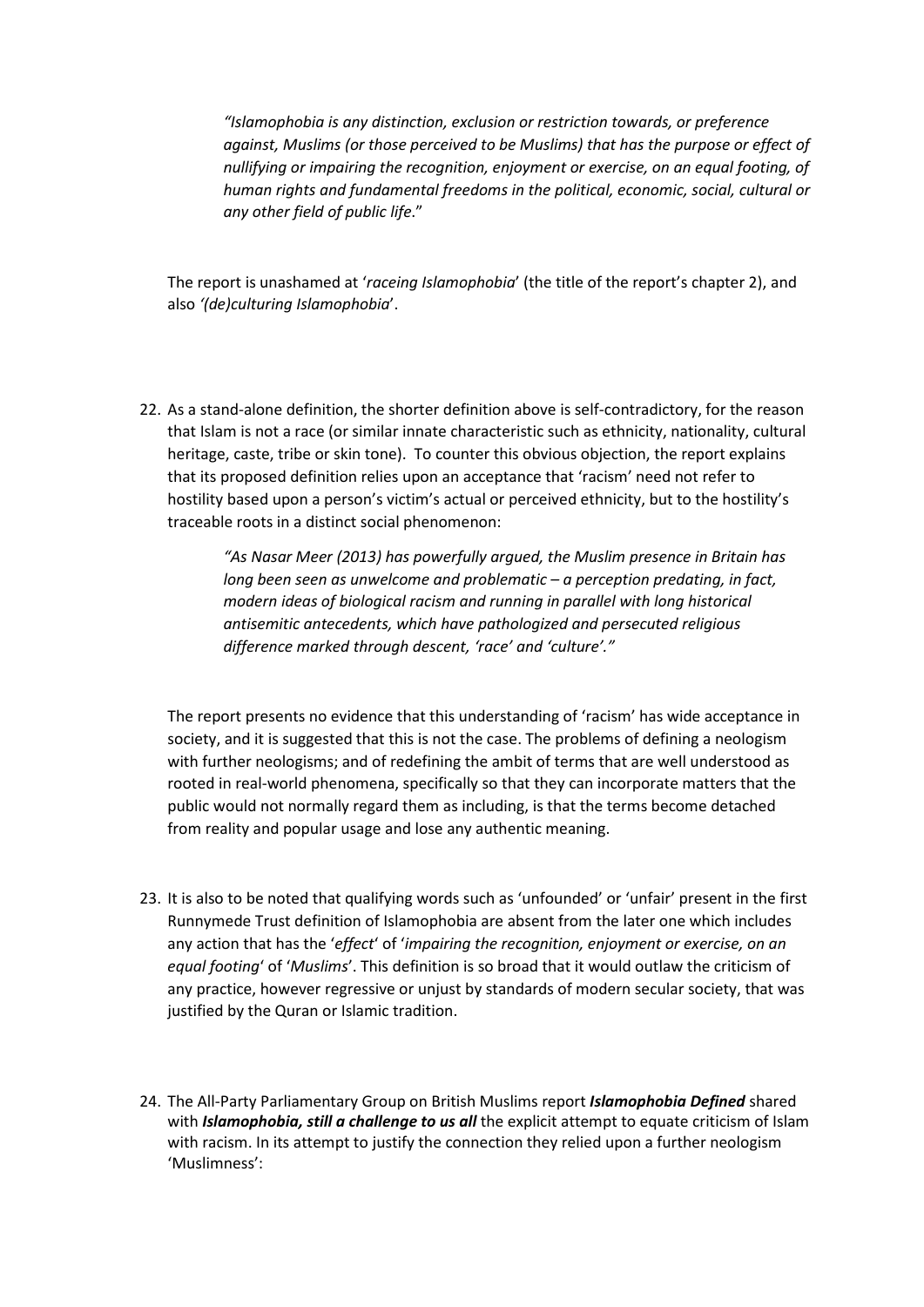*Islamophobia is rooted in racism and is a type of racism that targets expressions of Muslimness or perceived Muslimness.*

25. It is readily observable that throughout the report the word 'Muslimness', which is often used in the phrase 'expressions of 'Muslimness'' appears in inverted commas in order to indicate that it is a word being used with a technical, unfamiliar meaning, and yet is introduced without explanation and is never explained. The only exposition appears on page 49:

> *"As Professor Salman Sayyid and Abdoolkarim Vakil argue, "Muslimness, like Jewishness or Englishness in common expression. It describes not so much any person or actual group than a family of overlapping and flexible features by which in a given situation something is seen as having the quality of being Muslim. Such features can range from the names people use to the clothes they wear, from the languages they speak to the foods they eat – or don't eat. These features are not fixed but rather historical and contextual – some are long enduring, others more recent."* [sic]

The term 'Muslimness' is clearly used as a substitute term for Islam in this definition in order to blur the meaning of 'Islam' within the term Islamophobia. By this legerdemain, a person's adherence to the Quran's encouragement that a man should beat his wife for disobedience or its instructions to kill idolators and homosexuals are equated with a person inheriting the surname Khan from their parents or eating Middle Eastern food. All are manifestations of 'Muslimness' and under this definition any person who challenges the reasons for the former, violently intolerant but specifically Islamic, behaviour is automatically lumped together with racism based upon the latter entirely value-neutral characteristics.

# **Phobia**

- 26. The word 'phobia' is a medical term relating to an involuntary fear or aversion. As such it is a type of mental disorder.
- 27. It should be clearly recognised as inappropriate for any person, in any circumstances, to make sweeping accusations against the mental health of those who pursue an argument with which they disagree or which they find to be inconvenient. Such terminology seems specifically designed to prevent the resolution of any issues of contention in a peaceful and civilised manner. It is also, of course, insulting to those people unfortunate enough to suffer from real phobias. The proposed use of the term 'Islamophobia' is in fact a pernicious form of hate speech, projecting the accusation of irrational hostility, using the trope of a person suffering mental disorder, onto a person with whom one disagrees.

**Conclusion**